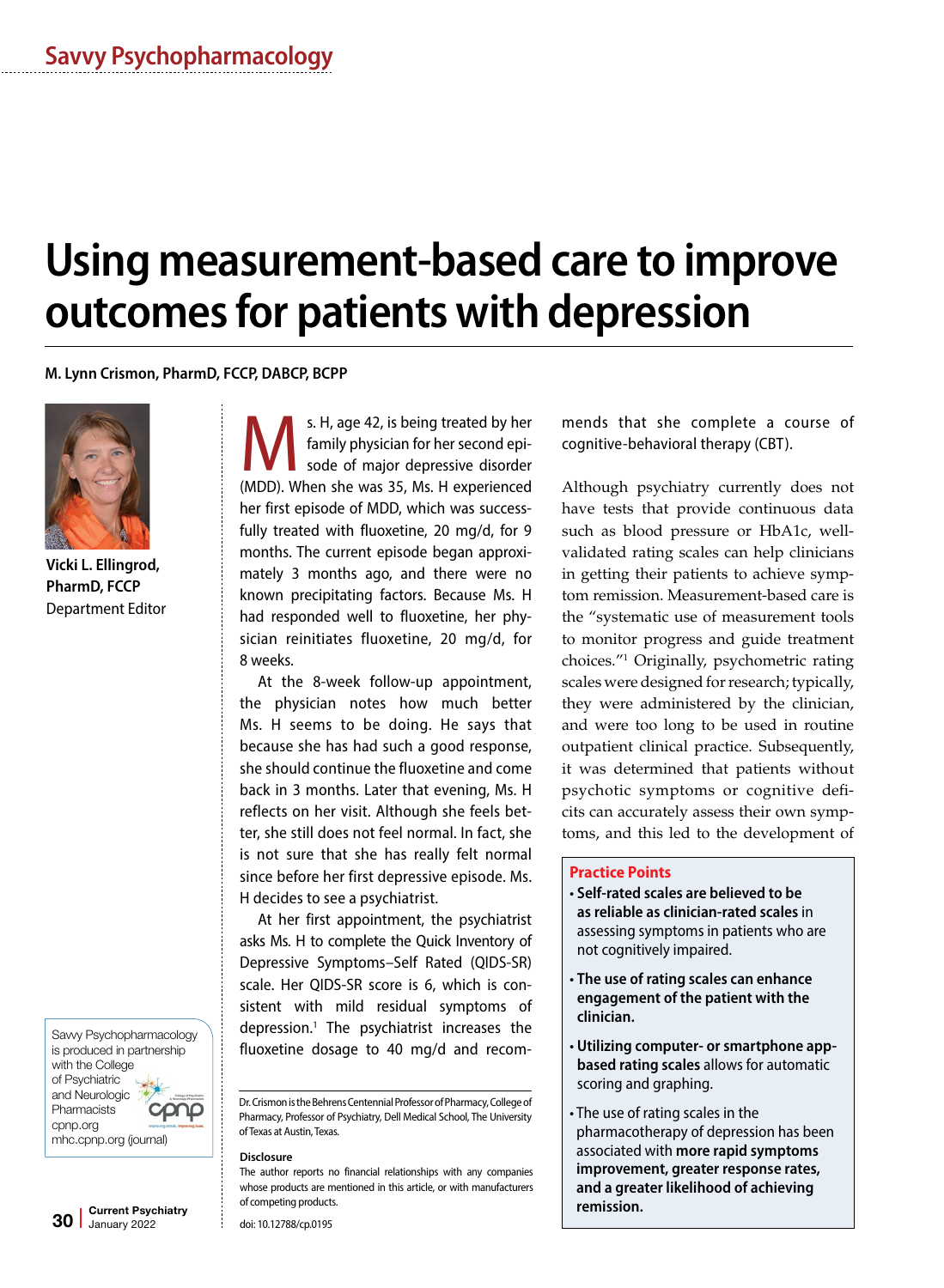# Table **Self-assessment rating scales for depressive symptoms**

| <b>Scale</b>                                         | <b>Number</b><br>of items | <b>Significant</b><br>depressive<br>symptoms <sup>a</sup> | <b>Remission</b><br>score |
|------------------------------------------------------|---------------------------|-----------------------------------------------------------|---------------------------|
| <b>Beck Depression Inventory</b>                     | 21                        | 11 to $16$                                                | $\leq 10$                 |
| Patient Health Questionaire-9                        | 9                         | $5$ to $8$                                                | $\leq$ 4                  |
| Quick Inventory of Depressive<br>Symptoms-Self Rated | 16                        | $6$ to $8$                                                | ≤5                        |

a A 50% decrease from the baseline score is generally considered a clinically significant improvement. However, patients may still have depressive symptoms with a 50% improvement in score

Source: Adapted from reference 1

short self-assessment scales that have a high level of reliability when compared with longer, clinician-administered instruments. Despite the availability of several validated, brief rating scales, it is estimated that only approximately 18% of psychiatrists use them in clinical practice.<sup>2</sup>

Self-rated scales for depression have been shown to be as valid as clinicianrated scales. For depression, the Patient Health Questionaire-9 (PHQ-9), based on the 9 symptom criteria associated with a diagnosis of MDD, is likely the most commonly used self-assessment scale.<sup>1</sup> However, the QIDS-SR and the Beck Depression Inventory are both well-validated.1 In particular, QIDS-SR scores and score changes have been shown to be comparable with those on the QIDS-Clinician Rating (QIDS-C) scale.<sup>3</sup> A 50% decrease in score typically is defined as a clinical response. Remission of symptoms is often defined as a score ≤4 on the PHQ-9 or ≤5 on the QIDS-SR (*Table*<sup>1</sup> ). Similar to laboratory tests, rating scales are not diagnostic, but are a piece of information for the clinician to use in making diagnostic and treatment decisions.

The use of brief rating scales can help identify symptoms that may not come up in discussion with the patient, and it provides a systematic method of reviewing symptoms. Patients may be encouraged when they see a decrease in their scores after beginning treatment.<sup>2</sup> Patients with depression need to complete rating scales frequently, just as a patient with hypertension would need their blood pressure frequently monitored.2 Frequent measurement with rating scales may help identify residual depressive symptoms that indicate the need for additional intervention. Residual depressive symptoms are the best predictor of the recurrence of depression, and treatment to remission is essential in preventing recurrence. In fact, recurrence is 2 to 3 times more likely in patients who do not achieve remission.<sup>1</sup>

## **Optimizing the use of self-rating scales**

To save time, patients can complete a rating scale before seeing the clinician, and the use of computerized applications can automatically sum scores and plot response graphs.<sup>4</sup> Some researchers have suggested that some patients may be more honest in completing a self-assessment than in their verbal responses to the clinician.<sup>4</sup> It is important to discuss the rating scale results with the patient.2 With a newly diagnosed patient, goals for treatment and the treatment plan can be outlined. During follow-up visits, clinicians should note areas of improvement and provide encouragement. If the patient's symptoms are not improving appropriately, the clinician should discuss treatment options and offer the patient hope. This may improve the patient's engagement in care and their understanding of how symptoms are associated with their illness.<sup>2</sup> Studies have suggested that the use of validated rating tools (along with other interventions) can result in faster improvement in

# **Clinical Point**

The use of brief rating scales can help identify symptoms that may not come up in discussion with the patient